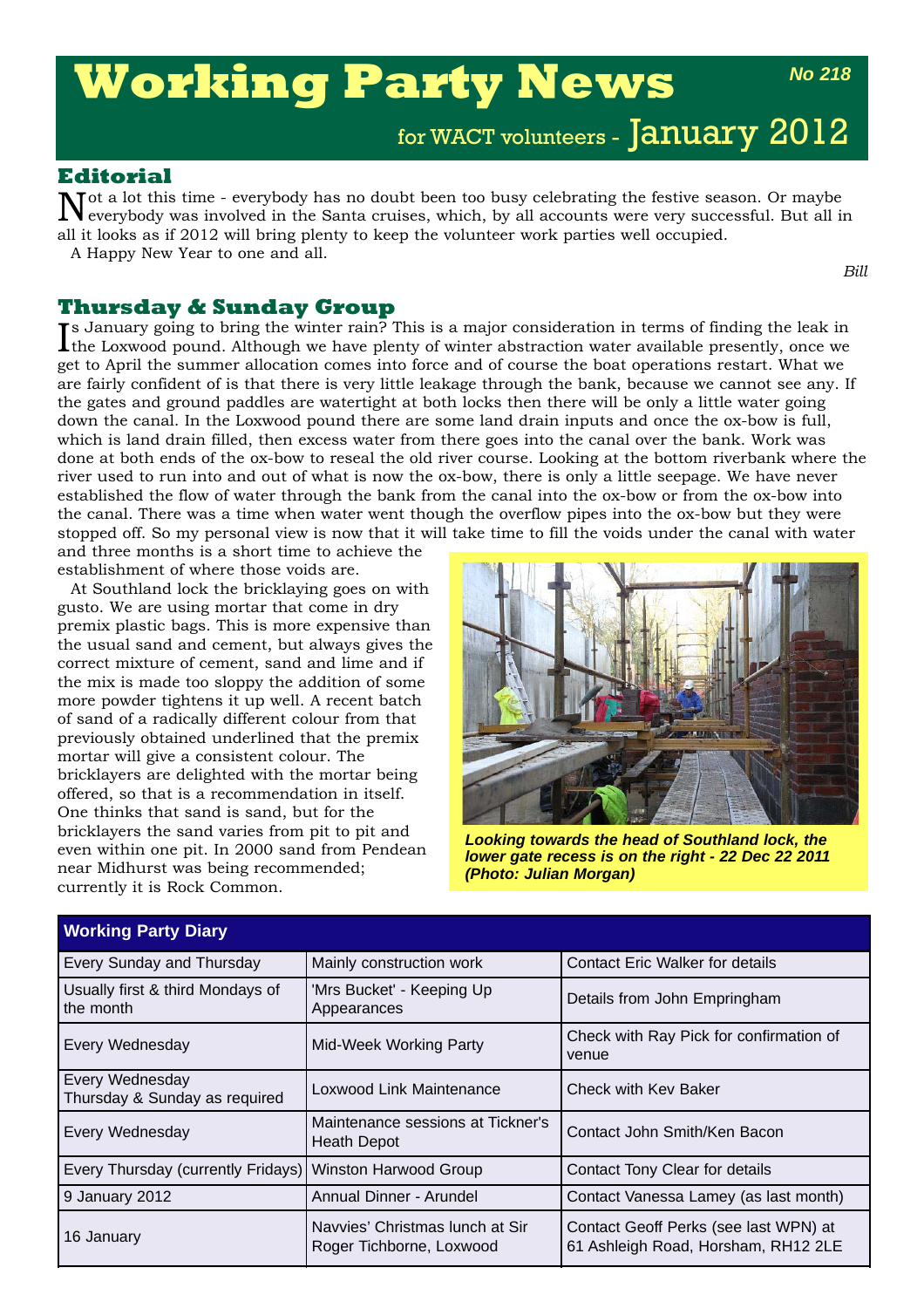**Material published in** *Working Party News* **represents the views of the contributors and should not, unless specifically indicated, be assumed to be the policy of the Trust**

The scaffolding has been put at a double width along one side of the lock. This will enable the movement of materials along the scaffolding without disturbing the workers. The historic 1813 quoins for the bottom gates were grouted in December.

The formwork for the top sill (off side) walls was completed and over a three-week period  $20m^3$  (44 tonnes) of ready-mix concrete was poured. We used a skip (donated by Mike Burras a long time ago) with the Case machine to place the concrete. The formwork was struck and we all looked on in amazement. Well done Martyn Baker. We will be filling behind that wall with clay this month, which will enable the digger to track onto the wall to lift the formwork up for the other top sill wall (towpath side). Eventually with the digger in that position we will be able to place the concrete on that wall.

### **Join us**

The Thursday & Sunday Group generally meets at 09:30 at Southland. If you need directions, please ring 07717 855340 for the latest info.

By the way, 2011 Christmas Day and 2012 New Years Day both falling on a Sunday has meant we have lost a lot of working time. In 2012 the public holidays will be on a Tuesday and Wednesday so there is little excuse for not coming on the usual working party days!

*Eric Walker*

**Hedgelaying group**<br> **C** rectings to all and sundry for 2012 from the Hedglaying Group. Our last meeting of 2011 saw a little Greetings to all and sundry for 2012 from the Hedglaying Group. Our last meeting of 2011 saw a little diffuoding and as neither of us wanted to gently slide backwards into 4ft of water, we decided against any actual laying but to titillate by doing some housework. Trying to light a fire (which has never defeated me before - use plenty of dry boy scouts if girl guides aren't available) was a little taxing. What had been dry material on the towpath had had a liberal soaking from the RAIN and by sitting in a now very, very full cut i.e. starting to trickle across the towpath. We won and eventually burnt it all. Also, my reasons for not leaving binders and stakes lying around became clear as Arundel and Littlehampton have no use for them apart from firewood.

The stalwart mover and groover Dave had kindly delivered our MWWP-cut stakes and binders and I didn't want to see them go any further.

The end of November plus December saw us lay a total of 30m which, for two days, I think is pretty good. This leaves about 227m to lay this season which may not be completed until the end of 2012. We shall see, as it would be a shame to waste any cut material but the length left does equate to about 22 days of work. This is against the probable number of work days of  $11+6=17$ .

I have been asked for my "wish list" for 2012 so, here it is:

To be younger (no aches & pains)

To have more younger volunteers

Less visible concrete used on the canal

A better view on aesthetics on restoration

No new buildings that do not fit in with the vernacular (many expletives vis-a-vis the Visitor Centre) I would like to point out that a canal is just a water filled ditch and without its history, wildlife, plants and canal architecture it is nothing but a ditch!

Yours hopefully for a better future,

*Keith Nichols*

| <b>Name</b>           | <b>Group/Project</b>         | <b>Tel</b>    | e-mail                         |
|-----------------------|------------------------------|---------------|--------------------------------|
| <b>WACT Office</b>    | General enquiries            | 01403 752403  | office@weyandarun.co.uk        |
| Vacant (see above)    | Working party coordinator    | 01403 752403  | restoration@weyandarun.co.uk   |
| <b>Michael Bates</b>  | Health & Safety Officer      | 07786 323515  | michael_bates@weyandarun.co.uk |
| <b>Eric Walker</b>    | Loxwood Projects             | 07717 855340  | tsg@weyandarun.co.uk           |
| Ray Pick              | <b>MidWeek Working Party</b> | 01483 272443  | anne.pick@btinternet.com       |
| John Empringham       | Monday Group                 | 01483 562657  | mondaygroup@weyandarun.co.uk   |
| <b>Kev Baker</b>      | Loxwood Link                 | 02380 861074  | loxwoodlink@weyandarun.co.uk   |
| John Smith            | <b>Tickner's Depot</b>       | 01903 235790  | depot@weyandarun.co.uk         |
| <b>Tony Clear</b>     | <b>Winston's Group</b>       | 01903 774 301 | winstonsgroup@weyandarun.co.uk |
| <b>Keith Nichols</b>  | Hedge laying                 | 01403 753882  | hedging@weyandarun.co.uk       |
| <b>Bill Nicholson</b> | <b>Visiting Groups</b>       | 01844 343 369 | bill@nwpg.org.uk               |
| <b>Bill Thomson</b>   | <b>Working Party News</b>    | 07777 668 928 | bill_thomson@weyandarun.co.uk  |